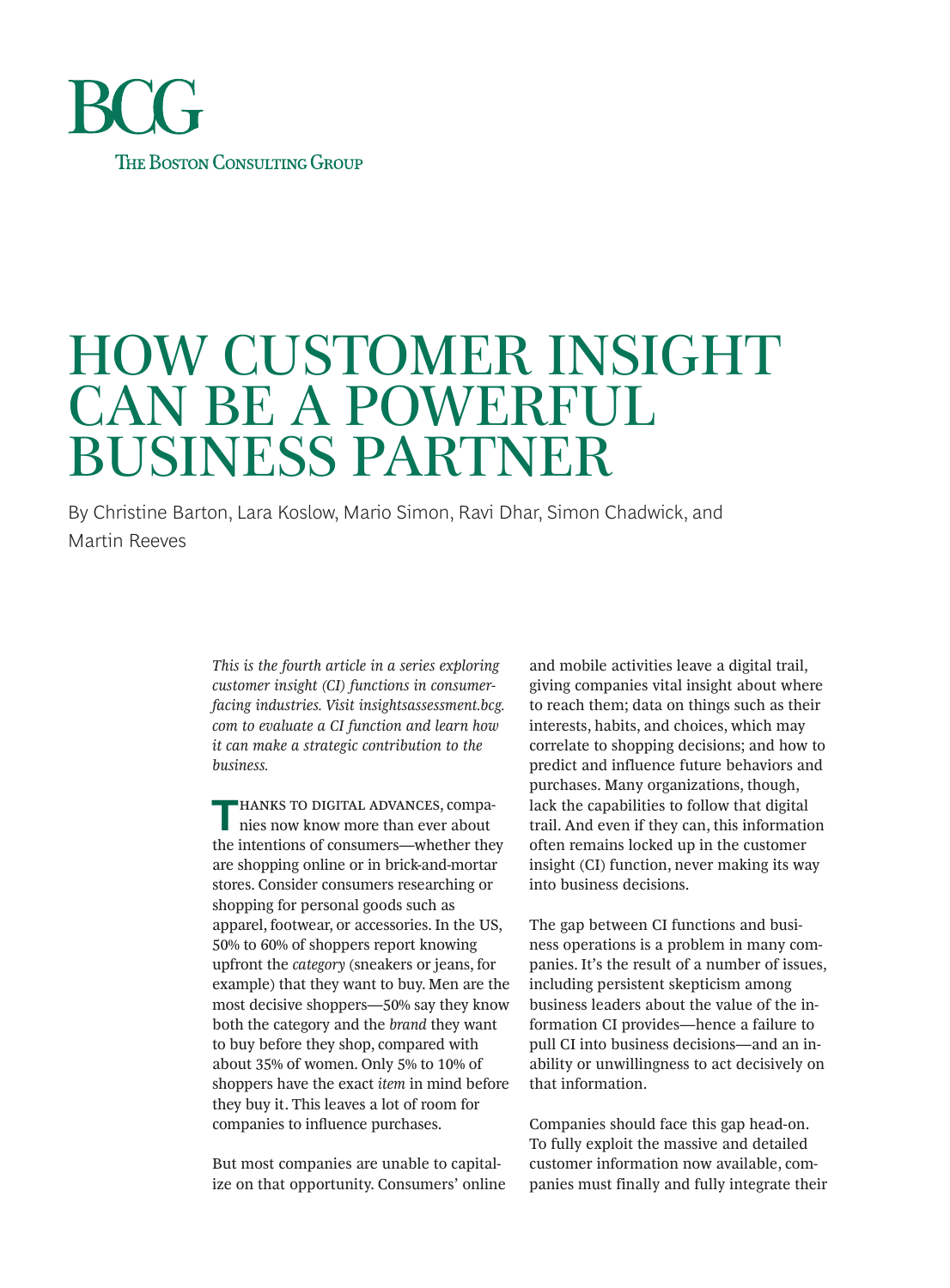CI function into their business operations. But this is no quick fix. Achieving effective integration requires concrete action by leaders of both the CI function and the business. Drawing on BCG's extensive experience in transforming CI operations, we have identified five actions that can allow companies to create real collaboration between CI and the business and build a truly customer-centric organization.

## More Mature CI Functions Make Strategic Contributions

To understand how companies can improve the effectiveness of their customer insight efforts, it is important to step back and assess how CI functions evolve and the role they need to play. The Boston Consulting Group's Center for Customer Insight, in partnership with Cambiar and the Yale School of Management's Center for Customer Insights, conducted a global benchmarking study of nearly 650 respondents from more than 90 customer-facing enterprises across all segments of the consumer industry in 2009 and then again in late 2015.

That research has revealed four discrete stages of CI maturity (see "Why Companies Can't Turn Customer Insights into Growth," BCG article, August 2016):

- Stage 1: Traditional market research provider
- Stage 2: Business contributor
- Stage 3: Strategic insight partner
- Stage 4: Source of competitive advantage

Our most recent study revealed that companies with CI functions at stages 3 and 4 are characterized by robust communication, coordination, and cooperation between CI team members and business managers. For example, in stage 1 companies, 56% of respondents (business managers and CI professionals) believe that business partners *pull* CI into core operations more than CI *pushes* its way in, versus 90%

among stage 3 companies. Stage 1 companies use CI in about 25% of the more than 30 business decisions and core processes we evaluated, compared with 75% for stage 4 companies.

As CI functions progress through these stages, CI practitioners and business managers become increasingly satisfied with their relationship. As the business increasingly invites CI into decision making, business partners' satisfaction with CI's contributions to business performance increases, jumping to 90% overall in stage 4. Business leaders and CI managers who "strongly agreed" that the line pulled CI into decisions had a 95% overall satisfaction with CI effectiveness in business decisions, and 39% said they were very satisfied.

At stages 3 and 4, in which CI is a valued decision-making partner, CI functions are able to execute in four critical areas:

- **Sourcing or Harnessing Proprietary Data.** CI aligns on business objectives and needs, identifies critical questions, designs research, executes or oversees studies that generate or leverage high-quality customer data, and maintains records of past studies.
- **Generating Insights.** CI teams experiment with new data sources, technologies, and methodologies, analyze customer and behavioral data, and synthesize data sets from multiple consumer sources to convert findings into insights and inspiration.
- **Translating Insights into Recommendations.** CI teams synthesize data sets from multiple consumer, competitive, economic, and operational sources to recommend business actions. CI teams visually interpret and display data and use storytelling techniques to spur business partners, executives, boards, and other stakeholders to action. They facilitate direct contact between executives and consumers by orchestrating customer-centered events and forums.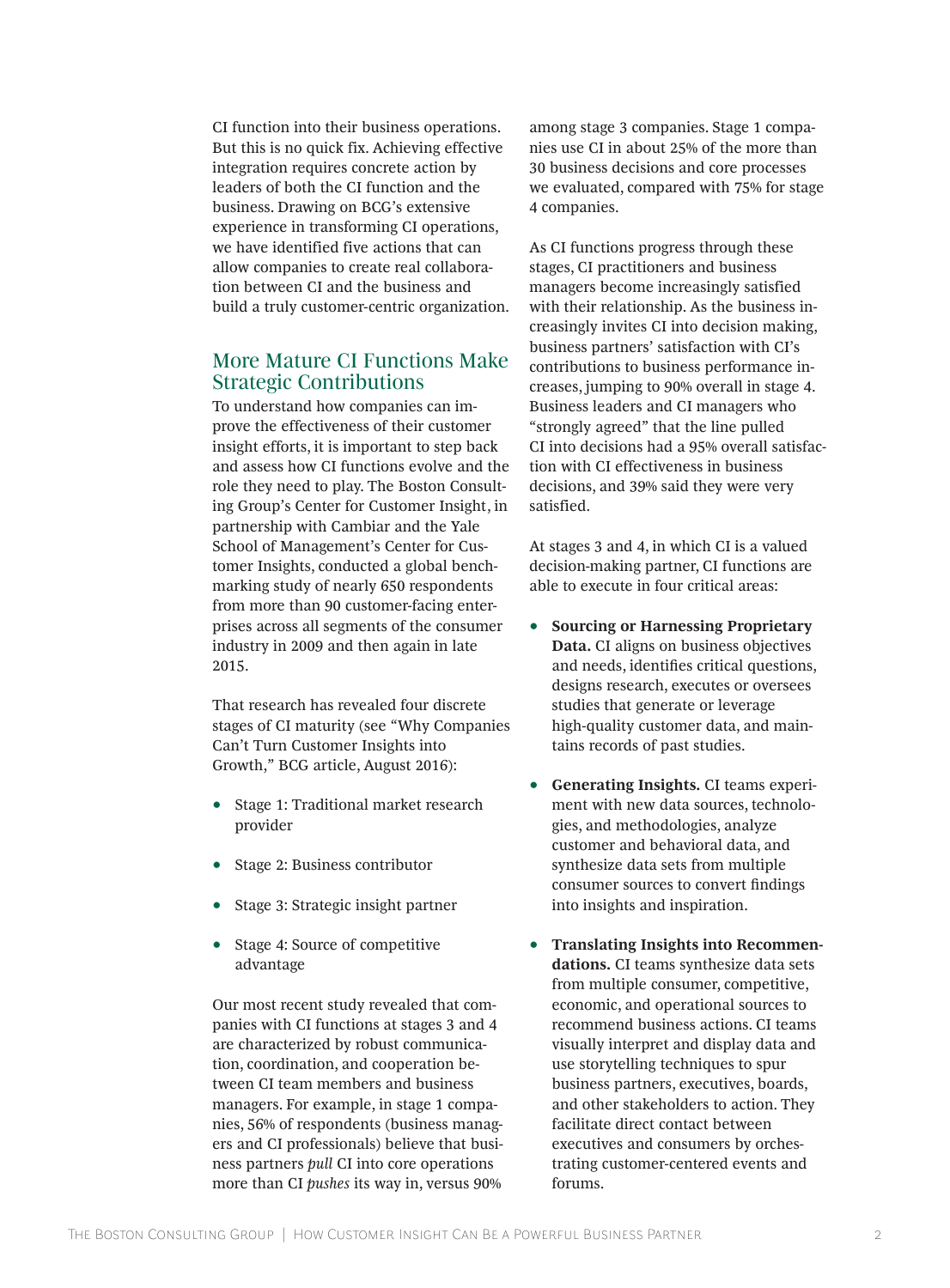• **Supporting Ongoing Business Decisions and Actions.** CI teams distribute insights to key decisions makers, provide ongoing support to fine-tune execution stemming from those insights, and quantitatively and qualitatively measure outcomes and return on investment in CI.

## CI Remains Isolated

While there is great potential for CI functions to enhance business decision making, many companies have yet to realize it.

We found in our most recent study that in many companies, CI is no more integrated into key business decisions and core operations than it was in 2009. On average, only about half of core business decisions in the companies in our study are made with the influence of CI, and 35% to 40% are made with input from commercial big data analytics. (Commercial analytics capabilities may be part of CI or may operate as a separate function.) The degree to which CI is

involved varies considerably by topic. (See Exhibit 1.)

That's not to say that progress hasn't been made: in the years between our two studies, more-advanced CI functions have mastered a broad set of activities and skills, including building influence within the company, effectively managing a range of stakeholders, and enhancing client interaction. In addition, CI and commercial analytics team members have been forced to become more proactive and creative in disseminating relevant and timely customer insights. And our research shows that the influence of CI leaders and practitioners is increasing: the percentage of companies that pull CI into decision making increased to 68%, from 54% in 2009. The biggest gains for CI involvement from 2009 to 2015 were in the areas of pricing and promotional strategy. (See Exhibit 2.)

Companies should further improve integration and cooperation, forging stronger relationships between CI and the business functions, particularly below senior leader-

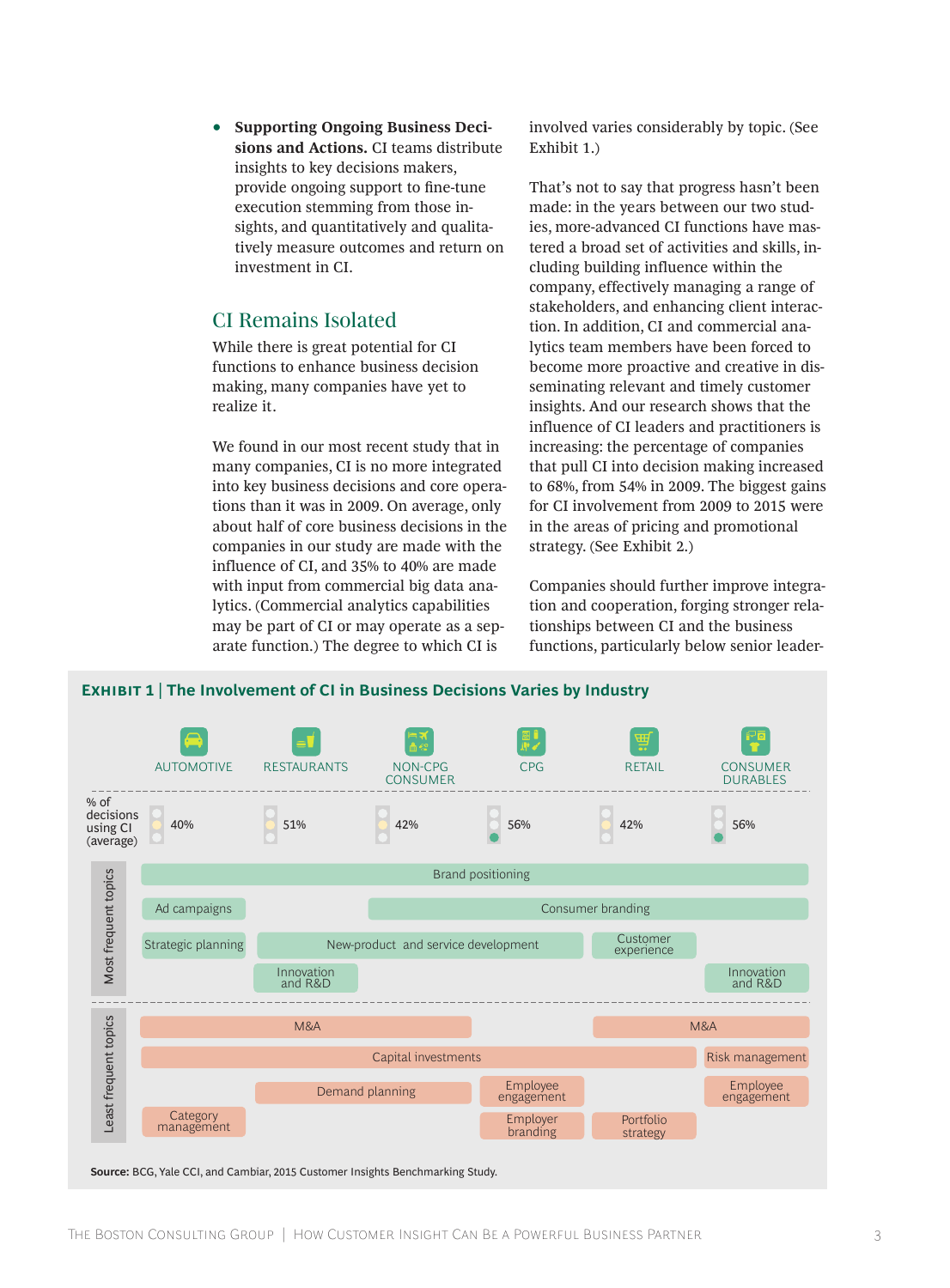

### **Exhibit 2 | Integration of CI into Decision Making Has Improved in Some Areas**

**Sources:** *The Consumer's Voice*—*Can Your Company Hear It?*, BCG report, November 2009; BCG, Yale CCI, and Cambiar, 2015 Customer Insights Benchmarking Study. **Note:** Increases and decreases are shown in percentage points.

> ship levels. While 64% of business managers are satisfied overall with CI's effectiveness, a paltry 11% are *highly* satisfied.

So why do CI functions often fail to have a seat at the decision-making table? One finding that may shed some light is the persistent gap between how business partners perceive the CI function's capabilities and performance and how CI team members perceive themselves. That gap can range from 25 to 50 percentage points, with CI practitioners typically rating their capabilities twice as high as business managers do. We found that the biggest differences in perception relate to sourcing and storing proprietary data—collecting high-quality data, executing studies, and analyzing and interpreting data—and to generating insights from the data. Interestingly, since 2009 the first set of activities has been outsourced more than all other CI activities.

## The View from Inside

To build a productive relationship, the business and the CI function each must understand what the other requires.

## The business wants a proactive partner.

For their part, business managers indicate that more frequent, relevant, and timely communication with the CI team would improve engagement, strengthen understanding, and create common goals. One senior automotive executive said, "The insights group has to find ways to collaborate and provide insights in a timely and meaningful way to the business group. It's not just providing the information and analysis at the pace of our business, but the implications *before* decisions happen and investments are made."

In fact, our research shows that as CI functions mature, they tend to share and distribute information more proactively. At stage 1, CI distributes research results primarily to the business groups that commissioned the work through traditional media such as reports. At stages 3 and 4, CI disseminates research findings and information on various consumer topics more broadly through regular interactions with the executive and board in which CI makes presentations alongside business counterparts. In addition, more mature CI groups expand their reporting methodologies by, for example, creating self-service visualization tools, pushing alerts, using handhelds in the field, or creating videos and infographics. They use "push" outreach methods more frequently than "pull" approaches such as ad hoc or standing meetings with business leaders.

CI needs customer-centric business partners. In terms of organizational engage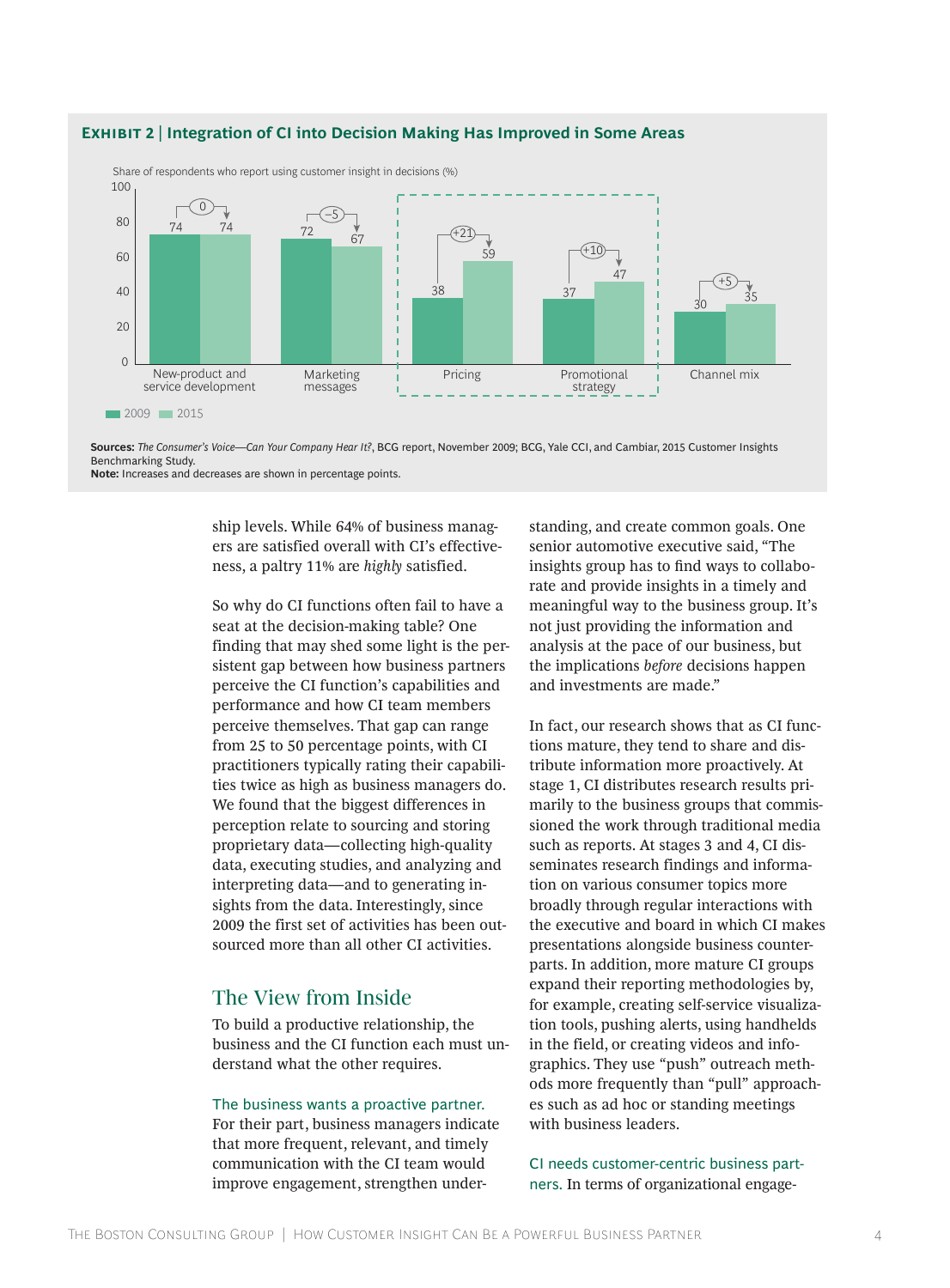ment, our 2009 research showed that the CI focus was on being represented at key decision-making meetings. That representation, and even basic coordination, is largely in place now, but that's not the same thing as integration and cooperation. In the future for CI—as well as for commercial analytics—the focus will need to be on building a collaborative relationship with the business characterized by transparency, openness, true partnership, information sharing, responsiveness, respect, and a communications approach that gives partners the benefit of the doubt and avoids the blame game when things go wrong.

From a CI team's perspective, the best business line partners have four defining characteristics. First, they have an external, customer-centric orientation and mindset. Second, they do not simply coordinate with customer insight—they are effective collaborators. Third, they have strong leadership skills. And fourth, they are strong in business execution—once they make a decision, they act effectively and decisively, bringing others along with them.

The first characteristic—true customer centricity—is particularly critical. CI practitioners describe the best business managers as those who are guided by customers' needs and demonstrate that through everyday behaviors, including:

- Defining leadership and commercial roles in part on customer metrics
- Participating first-hand in qualitative research and mystery shopping
- Frequenting target customers' social and cultural events
- Spending time in customers' markets in order to understand their needs
- Devoting weekly or monthly executive and leadership meetings to customer topics
- Making simple gestures such as starting meetings with a focus on customer needs and on strategy

Finally, CI practitioners want a clear explanation of desired business outcomes and the key business metrics that define success for their projects and research efforts. They want to understand the level of investment that is appropriate for the outcome business managers are aiming for so that they can recommend the right approach: no CI support, initiatives that draw on existing data, or new research projects. In addition, mutual clarity and agreement at the outset about the desired outcome allow direct as well as soft, indirect measurement of returns from CI and commercial analytics investments.

## Five Steps to Maximizing CI's Impact

At most companies, CI and business functions agree on the financial and strategic opportunity to strengthen CI capabilities, transforming insights into business actions. They also largely agree on the opportunity for CI to support business decisions on an ongoing basis rather than just for the life of a project. But how can CI and the business build a truly effective partnership? We have identified five steps to drive the kind of change that can facilitate a robust collaboration.

Organize for collaboration. Rather than work on its own, CI should be integrated into business teams, regardless of reporting structures. Our research found that commercial teams think that senior CI manager continuity is critical for the quality of the work across projects. They want someone who knows their brand, market, economics, and strategic priorities—one person with whom they can plan projects and whom they can contact when projects are performing poorly. At the same time, the CI function must make sure its insights and analytics are defensibly top quality, which will further strengthen business teams' confidence in CI's value. But while linking CI professionals to specific business teams makes sense, pools of centralized resources should also be available to handle large or unpredictable projects, or when specialists, such as data scientists, are required.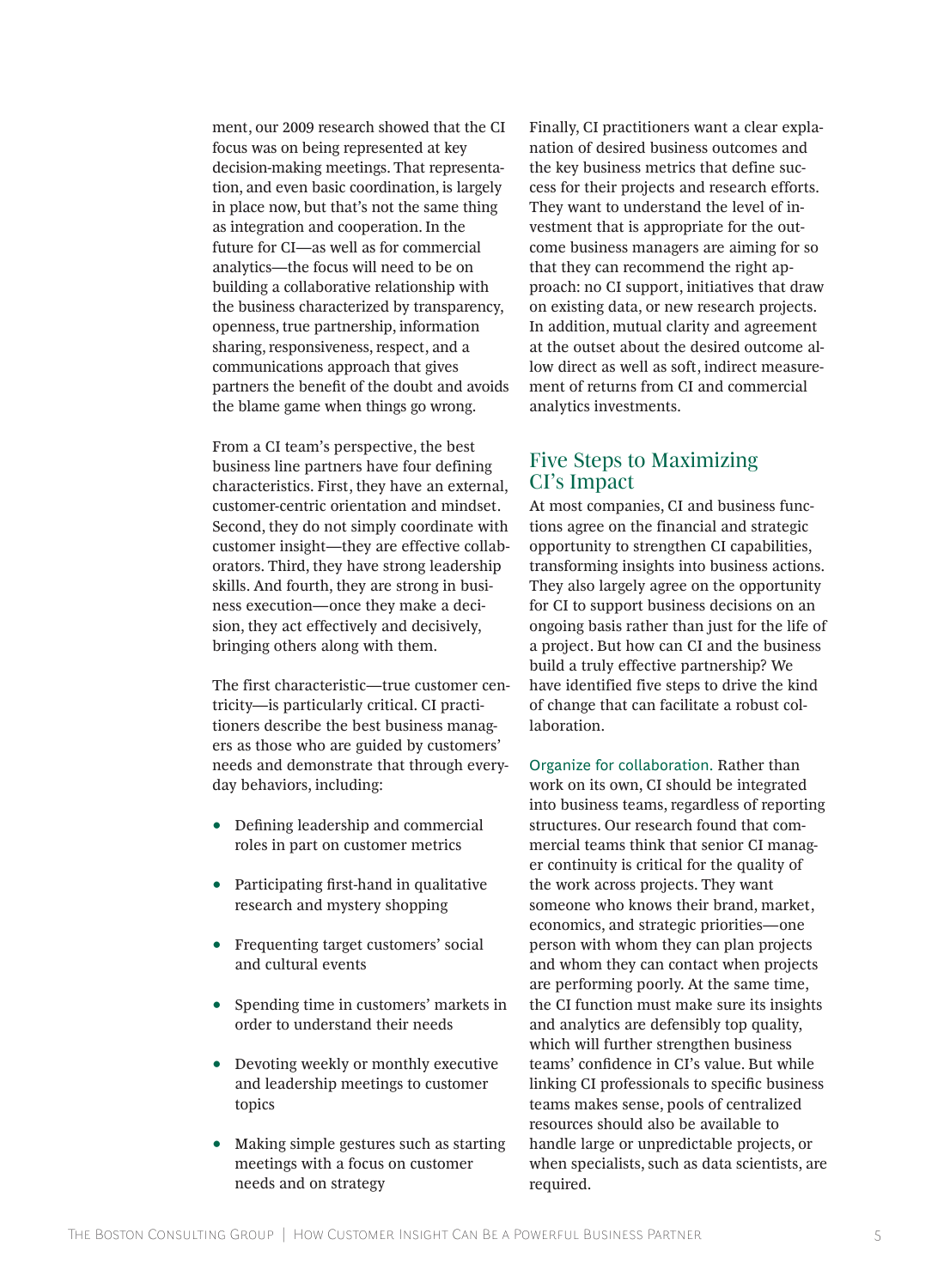Companies with stage 4 CI functions are out in front when it comes to incentivizing effective collaboration between the business and CI. They revisit their performance management and compensation metrics, incorporating consumer metrics such as customer satisfaction for a broad set of senior business leaders in the organization beyond CI.

Cultivate the right leadership skills. To thrive in today's unpredictable business environment, companies must ensure that CI leaders and practitioners can navigate ambiguity, adopt more creative methods, and leverage new data sources. Perhaps unsurprisingly, stage 4 companies focus on developing these capabilities as well as strategic-thinking skills among CI leaders.

While the CI function will always need researchers and analytics experts, companies should create executive tracks outside of CI for high-potential members of the function. The opportunity to move from CI to a business role sets an aspirational tone for CI and its role within the organization. And executives from the business should be able to move into CI in order to gain experience in customer-centric roles before perhaps moving on to brand, regional, BU, and corporate general management roles.

To support the evolution of CI leadership, CI functions should consider creating an advisory board of high-level executives, academics, and close external partners such as key market research suppliers that meets once or twice a year. They also should consider forming a cross-discipline committee or sounding board of customercentric, innovation-oriented internal executives who demonstrate the desired engagement model between CI and the business. This group should meet two to four times a year in person and more frequently by phone or online.

These boards can provide critical mentorship to CI leaders. They can give the CI function input on priorities; on technological, methodological, and academic trends; and on the engagement model. They can also provide access to a group of early

adopters of new CI tools and approaches. In addition, the boards can help identify where new technologies and approaches are most effective and help CI managers better understand how business units operate and make decisions. For their part, the members of these boards gain a deeper understanding of functional priorities and of innovations in customer insights and commercial analytics.

At the same time, heads of the CI and commercial analytics groups should be in the habit of conducting their own meetings with the leaders of the brands, regions, and functions they serve. The frequency of these meetings, and the management levels at which they occur, will depend on the size, complexity, and scope of the company as well as the scope of the CI function.

Give CI control over its budget. For organizations in which relationships among business owners, managers, and CI practitioners are being rewritten, giving CI control of the insights and commercial analytics budget can drive meaningful, structural change. It helps create a culture of constructive checks and balances among equally powerful functions. As a result, CI and business teams are encouraged to continue to strengthen their collaboration rather than retreat to their silos.

Leverage CI's enormous knowledge base. There is a vast trove of valuable analysis, context, and perspective within CI in the form of existing reports and projects. The trick is to make all that accessible and useful to the business.

Stage 4 CI functions capture and provide access to data from many sources—including previous studies and analyses, point-ofsale records, and other digital and passive sources—and integrate it into one comprehensive source. The goal is to combine structured data with rich unstructured, qualitative data, including information on consumers' emotional needs, at the household or customer level. Increasingly, CI teams in large, global enterprises are able to support business decisions without incremental studies across the portfolio of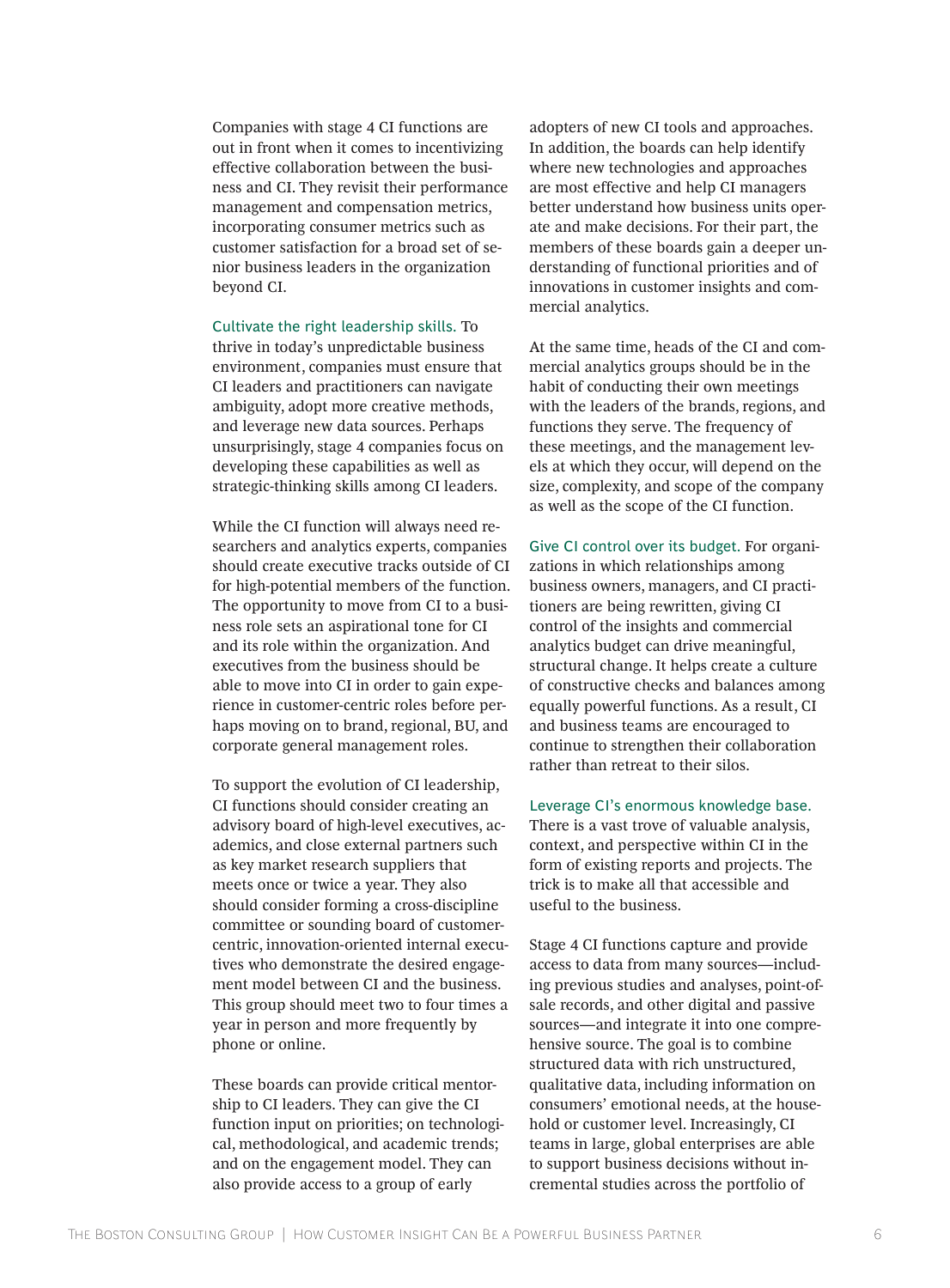brands or regions. They closely match the cost of CI involvement to the upside it will provide, and they leverage "close enough" studies, facilitating the flow of information across the organization and relying on suppliers as ready sources of information.

Revisit the outsourcing model. Because CI functions may outsource many activities, such as the generation of high-quality data, qualitative research projects, and predictive modeling, they must ensure they have a sound model for doing so. The CI function should evaluate four areas of its operating model related to outsourcing:

- Supplier identification, qualification, and selection
- Negotiations and supplier management
- Scope of the work of suppliers and the degree of integration suppliers have with CI as well as with the business
- The final work product, data, and tools suppliers will deliver

At stage 3, CI qualifies suppliers, employs both master and project-based supplier agreements with negotiated rates, maintains internal feedback on suppliers, and meets annually with suppliers to discuss innovation, capabilities, and joint planning or objectives for the year. CI functions at stage 4 typically decide which suppliers to use and negotiate discounts or services in performance disputes. At both stages, companies strive to develop deeper relationships that increase the effectiveness and the benefits of outsourcing. They issue RFPs on projects over certain thresholds, even in an expedited form. In some cases, supplier team members are dedicated to and integrated with their customers' CI and commercial analytics teams.

Stage 3 and 4 CI functions are shifting what they are willing to outsource. After our 2009 study, many companies outsourced more CI activities, particularly related to proprietary data and data analytics. This created several unintended consequences, including a perceived decline in the quality and distinctiveness of the insights generated, loss of control over important proprietary data, and an erosion of CI integration with the business. So while stage 4 CI teams are outsourcing basic analytics and even entire projects that are tactical, backward-looking, descriptive, or real time, they are increasingly bringing innovative, forward-looking, prescriptive studies back in-house.

Companies should ensure that suppliers have appropriate safeguards, such as nondisclosure agreements, when working with competitors. Terms should be clear and consistent on ownership of things such as algorithms, customized tools, databases, and custom analyses, and on what existing data, algorithms, reporting, and visualization tools are excluded from protection. Companies should also examine service providers' standards for data security and policies for addressing breaches. Increasingly, companies with stage 4 CI functions are prohibiting the use of their data in normative databases or limiting the level at which it can be reported separately.

**B**<sup>Y</sup> TAKING THE steps outlined above,<br> **Companies can improve the integration** of their CI functions into the business and thereby improve innovation. By strengthening this relationship, consumer-facing companies can integrate customer insights into their business operations and ensure that the valuable trail of customers' digital activities and behaviors doesn't grow cold. Failure to rapidly translate this data into business strategy will leave an opening to smaller digitally native entrants to do so. And that will make maintaining share and finding growth impossible for incumbents.